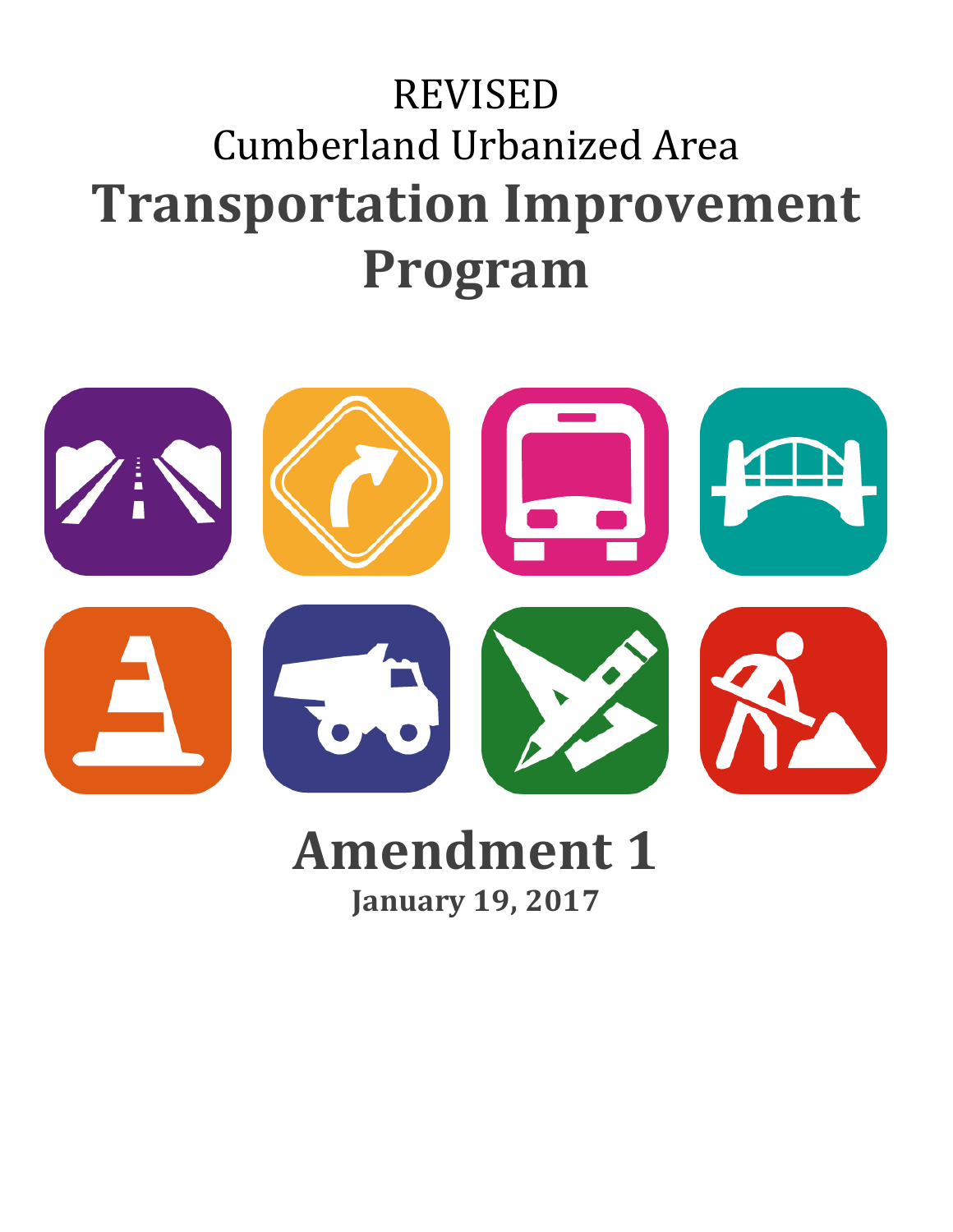### **RESOLUTION**

#### *No. 17-4*

Resolution approving the Fiscal Year 2017- 2022 Transportation Improvement Program:

WHEREAS, the Cumberland Area Metropolitan Planning Organization was established to manage and provide policy direction to the Unified Planning Program in accordance with Federal requirements, and the Allegany County Commissioners have been designated as the Metropolitan Planning Organization for this area as approved by the Maryland Governor Harry Hughes on May 17, 1982; and

WHEREAS, the staff of the Maryland Department of Transportation and the Allegany County Department of Community Services, have together prepared the Transportation Improvement Program for Fiscal Year 2017– 2022 in compliance with applicable Federal programs and regulations.

WHEREAS, project is to fund a new project, New Baltimore Street Town Center, Cumberland, a cost for FY 2017-2022 of \$250,000.00; and

WHEREAS, project is to fund a new project, Braddock Road Gateway Enhancement Project, Frostburg a cost for FY 2017-2022 of \$450,000.00; and

NOW, THEREFORE, BE IT RESOLVED that the Allegany County Commissioners acting as the Cumberland Area Metropolitan Planning Organization approves the Revised Fiscal Year 2017– 2022 Transportation Improvement Program, and will keep the record open for thirty days to allow for any additional public comments.

ADOPTED THIS 7th day of January 19, 2017

County Commissioners of Allegany County, Maryland

 $\overline{\phantom{a}}$ 

Jacob C. Shade, President

*\_\_\_\_\_\_\_\_\_\_\_\_\_\_\_\_\_\_\_\_\_\_\_\_\_\_\_\_\_\_\_\_\_\_\_\_\_\_\_\_\_\_\_\_\_\_\_\_\_\_\_\_*

Creade V. Brodie, Jr., Commissioner

 $M$ llum  $\ell$  /alumber

William R. Valentine, Commissioner

ATTEST:  $\sqrt{2\pi\Delta\Delta}$ 

David A. Eberly County Administrator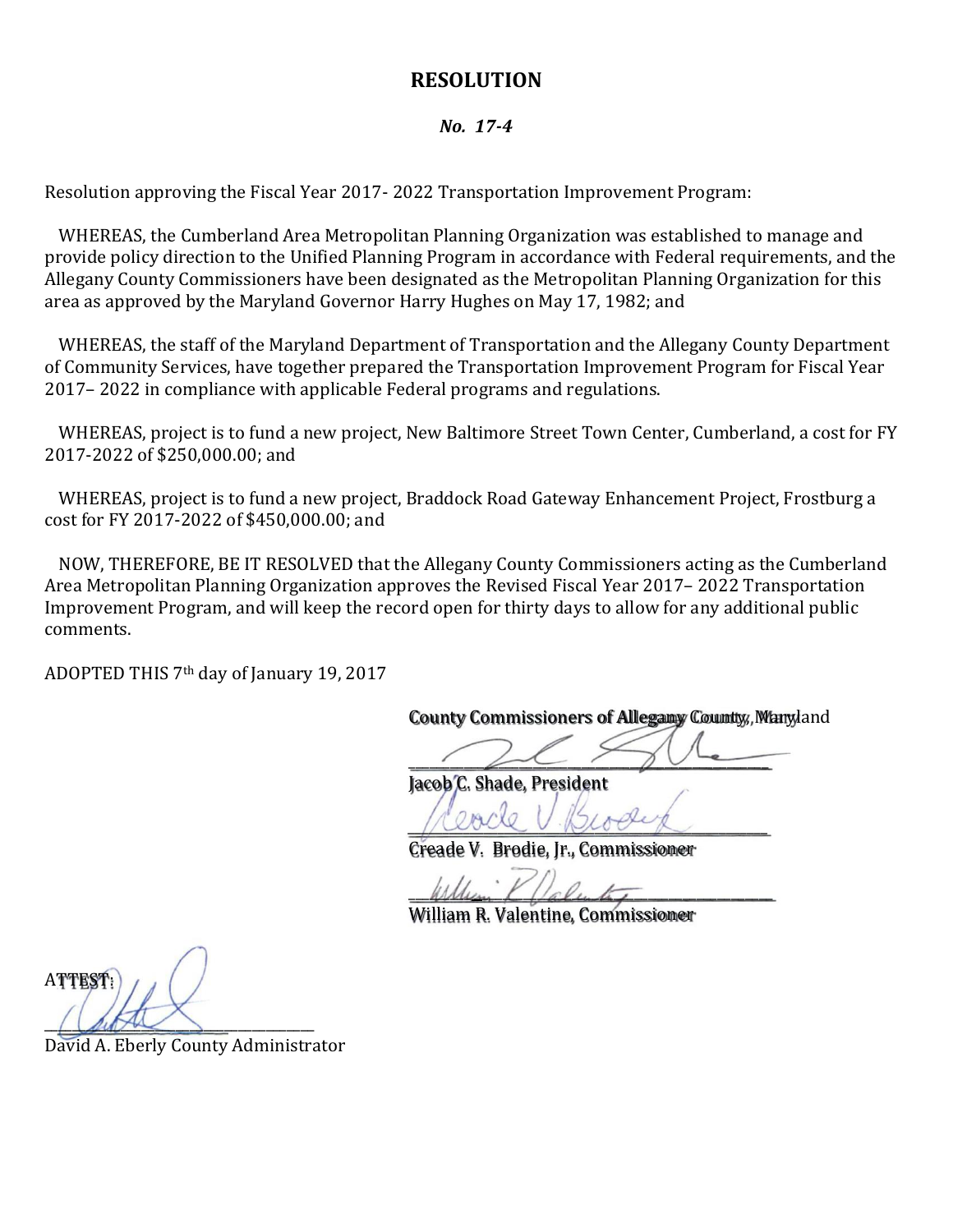## **CUMBERLAND URBANIZED AREA FY 2017-2022 TRANSPORTATION IMPROVEMENT PROGRAM**

| Project Code                                 | $17 - 7$                                                                                                                                                                    |                                                                                                   | STIP#                   | $17 - 7$    |                  |       |       |  |  |
|----------------------------------------------|-----------------------------------------------------------------------------------------------------------------------------------------------------------------------------|---------------------------------------------------------------------------------------------------|-------------------------|-------------|------------------|-------|-------|--|--|
|                                              |                                                                                                                                                                             | <i>Project Name</i> New Baltimore Street Town Center <i>Limits</i> Canal Street- Queen City Drive |                         |             |                  |       |       |  |  |
| Improvement<br>Description                   | Converting Baltimore Street, between Canal Street and Queen City Drive, from a<br>pedestrian mall to one-way, one-lane traffic with bicycle and pedestrian<br>improvements. |                                                                                                   |                         |             |                  |       |       |  |  |
| <i>Responsible Agency</i> City of Cumberland |                                                                                                                                                                             |                                                                                                   |                         |             |                  |       |       |  |  |
|                                              |                                                                                                                                                                             |                                                                                                   |                         |             |                  |       |       |  |  |
| <b>Current Lanes</b>                         | $\overline{\phantom{0}}$                                                                                                                                                    |                                                                                                   | Current Road Type Local |             | Proposed Lanes 2 |       |       |  |  |
| Miles<br>0.28                                |                                                                                                                                                                             | <i>Highway System</i> Local                                                                       |                         | Funding ARC |                  | Ratio | 100/0 |  |  |
| <b>Related Projects</b>                      |                                                                                                                                                                             |                                                                                                   |                         |             |                  |       |       |  |  |

*Comments* Federal funding via Appalachian Regional Commission Local Access Road program. Amended into CAMPO TIP January/2017.

| <b>Phase</b>     |                    | <b>Previous</b><br><b>Years</b> | 2017                     | 2018                     | 2019                     | 2020                     | 2021*                        | 2022*                           | FY 2017-<br><b>2020 Total</b> |
|------------------|--------------------|---------------------------------|--------------------------|--------------------------|--------------------------|--------------------------|------------------------------|---------------------------------|-------------------------------|
| PP               | <b>State</b>       |                                 | $\overline{\phantom{a}}$ | $\overline{\phantom{a}}$ |                          | $\blacksquare$           | $\equiv$                     | U                               |                               |
|                  | Federal            |                                 | $\overline{\phantom{0}}$ | $\blacksquare$           |                          | $\blacksquare$           |                              |                                 |                               |
| PE               | <b>State</b>       |                                 | $\overline{\phantom{a}}$ | $\overline{\phantom{a}}$ | $\overline{\phantom{0}}$ | $\blacksquare$           |                              |                                 |                               |
|                  | Federal            |                                 | 250                      | $\blacksquare$           |                          |                          | $\overline{\phantom{a}}$     |                                 | 250                           |
| ROW              | <b>State</b>       |                                 |                          | $\overline{\phantom{a}}$ |                          | ۰                        | $\overline{\phantom{a}}$     |                                 |                               |
|                  | Federal            |                                 | $\overline{\phantom{0}}$ | $\overline{\phantom{a}}$ |                          | ۰                        | $\qquad \qquad \blacksquare$ | $\hspace{0.1mm}-\hspace{0.1mm}$ |                               |
| CO               | <b>State</b>       | $\qquad \qquad$                 | $\overline{\phantom{a}}$ | $\overline{\phantom{a}}$ |                          | ۰                        | $\qquad \qquad \blacksquare$ | $\overline{\phantom{a}}$        |                               |
|                  | Federal            |                                 |                          | $\overline{\phantom{a}}$ |                          | ۰                        |                              |                                 |                               |
|                  | <b>Total State</b> | $\overline{\phantom{0}}$        | $\overline{\phantom{a}}$ | $\overline{\phantom{a}}$ |                          | $\overline{\phantom{a}}$ |                              |                                 | $\overline{\phantom{a}}$      |
| <b>Total Fed</b> |                    |                                 | 250                      |                          |                          | $\overline{\phantom{0}}$ |                              |                                 | 250                           |
| Total            |                    | $\sim$                          | 250                      | ۰                        |                          | $\blacksquare$           | $\equiv$                     | $\sim$                          | 250                           |

*all costs in \$000's*

\*for informational purposes only

MPO Approval